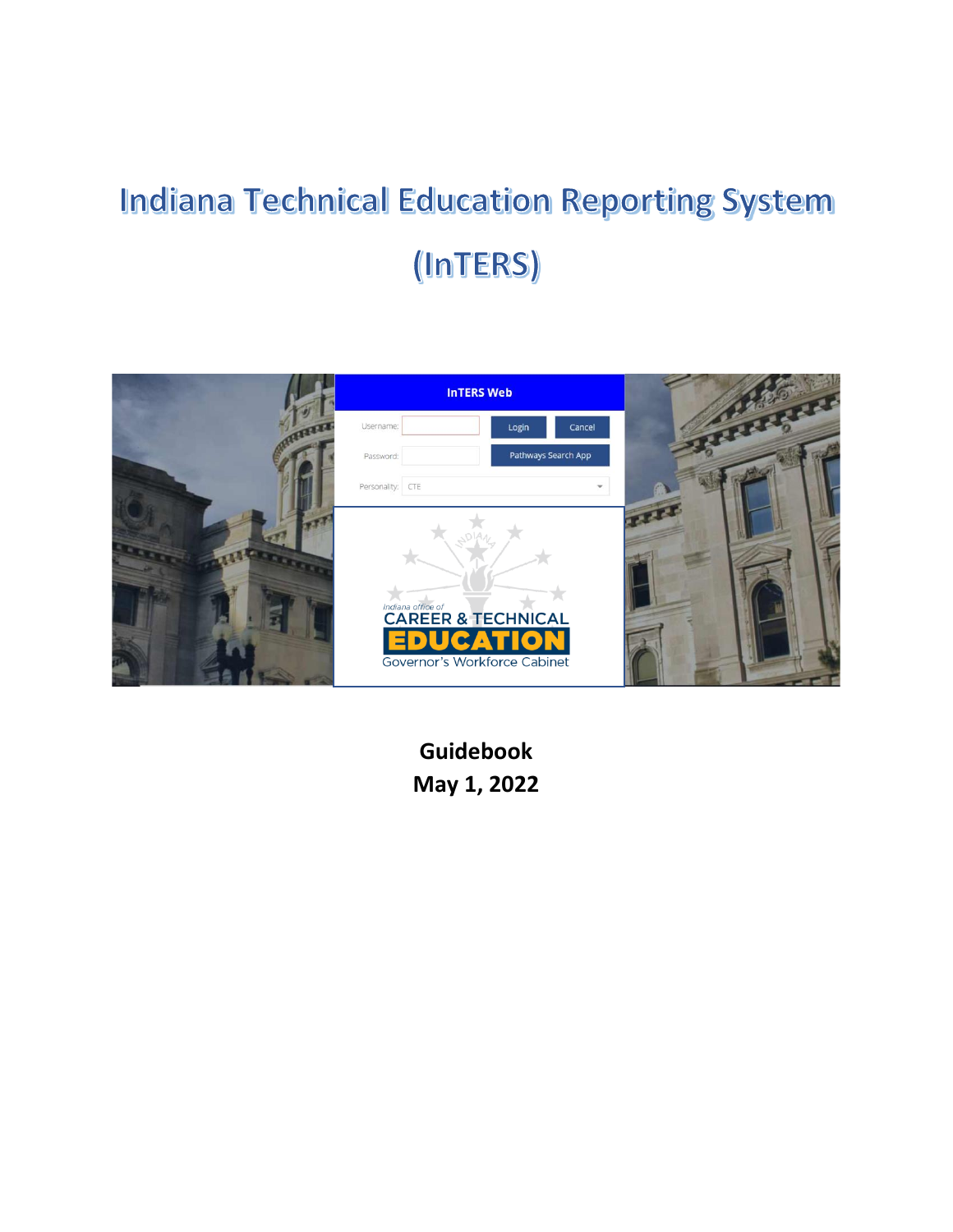# **General Information**

The Office of CTE continues to work to make InTERS the primary place schools and career centers complete necessary processes with their career and technical education programming. A few processes that were previously completed through a paper format have recently been moved over into a digital format through InTERS. This guidebook currently provides instructions on the new Adoption and Course Inventory Form and information on other subjects will be added to this document in the coming weeks.

# **Program of Study Adoption and Course Inventory Form Purpose**

The program of study adoption and course inventory form will provide the Office of CTE (OCTE) with information needed to best support schools and career centers with their CTE course offerings. The form is a variation of the course inventory form schools were required to submit in previous years (this has not been required the past two years). One central goal of Next Level Programs of Study is ensuring that courses and programs are delivered with greater consistency regardless of location. This form helps accomplish that goal by providing data on what programs of study and CTE courses schools and career centers are offering, along with information about how they are being offered. Two other important purposes the form serves are shared below:

- **Size, Scope, and Quality:** One of the responsibilities of the OCTE is to monitor and ensure that programs of study and CTE courses meet a standard of size, scope, and quality (See Appendix A on Page 15). This process, through the question sections and by detailing course instructors, will help us to better meet this responsibility.
- **Simpler Waiver Process:** While consistency is a focus of NLPS, the OCTE recognizes that there are differences between schools and career centers that may necessitate modifications to programs of study to meet the local needs of a community. Instead of requiring submission of numerous nonstandard course waivers, this form includes an option to propose modifications to a program of study that will stay in effect for a 3-year cycle.

#### **Contents**

The rest of the guidebook provides information on how to submit programs of study and courses into the new program of study adoption form in InTERS. Please do not hesitate to reach out to [CTE@gov.in.gov](mailto:CTE@gov.in.gov) if you have questions or need assistance.

| Program of Study Adoption and Course Inventory Form     |         |
|---------------------------------------------------------|---------|
| Adopting a Program of Study without Modifications       | Pg. $4$ |
| Adopting a Program of Study with Proposed Modifications | Pg.8    |
| <b>Adopting Individual Courses</b>                      | Pg. 13  |

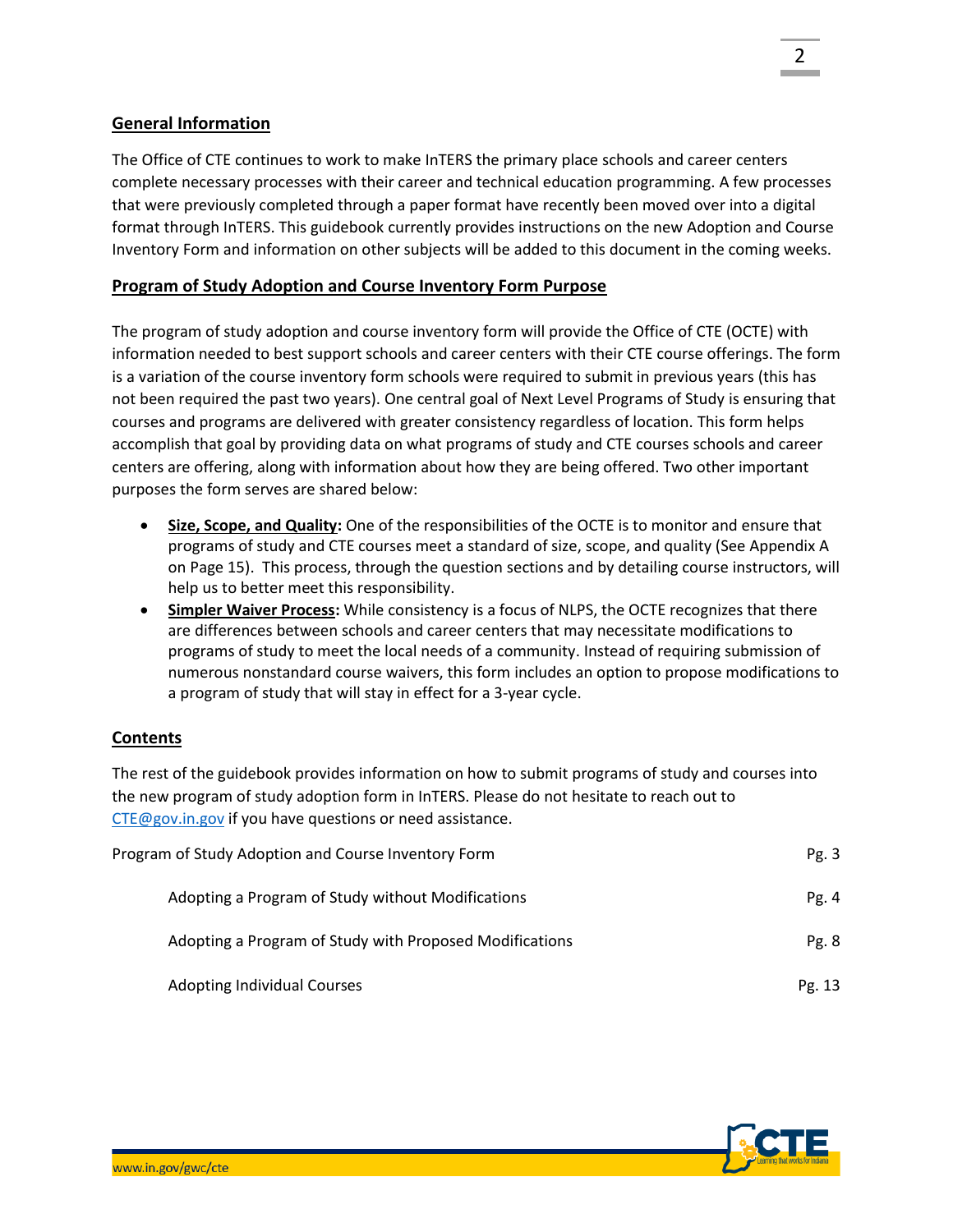# **Accessing the System and Adoption Form**

#### **General Information:**

The Area CTE Director has the option of submitting adoptions for all courses in the district or they may share access to InTERS to have individual schools submit their own.

If you need an account and do not have a username or password, please contact your Area CTE Director.

#### **Steps:**

| Accessing InTERS and the Adoption Form                                       |                                                                                                                                                                                                                                                                                                                                                                                                                                                                                        |
|------------------------------------------------------------------------------|----------------------------------------------------------------------------------------------------------------------------------------------------------------------------------------------------------------------------------------------------------------------------------------------------------------------------------------------------------------------------------------------------------------------------------------------------------------------------------------|
| Log into the CTE Personality of<br>InTERS with your username and<br>password | <b>InTERS Web</b>                                                                                                                                                                                                                                                                                                                                                                                                                                                                      |
|                                                                              | vance<br>Username:<br>Login<br>Cancel<br>Pathways Search App<br>Password:<br><br>Personality:<br>CTE<br>v                                                                                                                                                                                                                                                                                                                                                                              |
| <b>Select Lists</b>                                                          | User:<br><b>IN.90V</b> Career and Technical Education Portal<br>Live<br>Menu<br><b>Version:</b><br>Filters <b>in</b> Views<br><b>O</b> Admin<br>$\equiv$ Lists<br><b>Rapid Entry</b><br>Reports<br>What's New?<br>合<br>$\bullet$<br>ℱ<br>o<br>B<br>G<br>Letter Writer<br>Certifications<br>Waivers<br>Course Info<br>Adoption<br>$\boldsymbol{\mathsf{x}}$                                                                                                                             |
| Select Adoption                                                              | Lists<br>$\bullet$<br><b>Session Timeout: 1:29:30</b><br>言<br><b>User: ivance</b><br><b>IN.90V</b> Career and Technical Education Portal<br>Live<br>Version: 20220418_1238<br>T Fiters <b>A</b> Vens E USS<br>Rapid Entry Coldmin III PostSec   Reports What's Newl<br>倄<br>۰<br>$\bullet$<br>۰<br>в<br>Letter Writer Certifications<br>Waivers Course Info<br>Adaption<br>$\boldsymbol{\ast}$<br>Lists<br>$\blacksquare$<br>$\sqrt{\frac{1}{4}}$<br>$\frac{1}{\sqrt{2}}$<br>$\bullet$ |

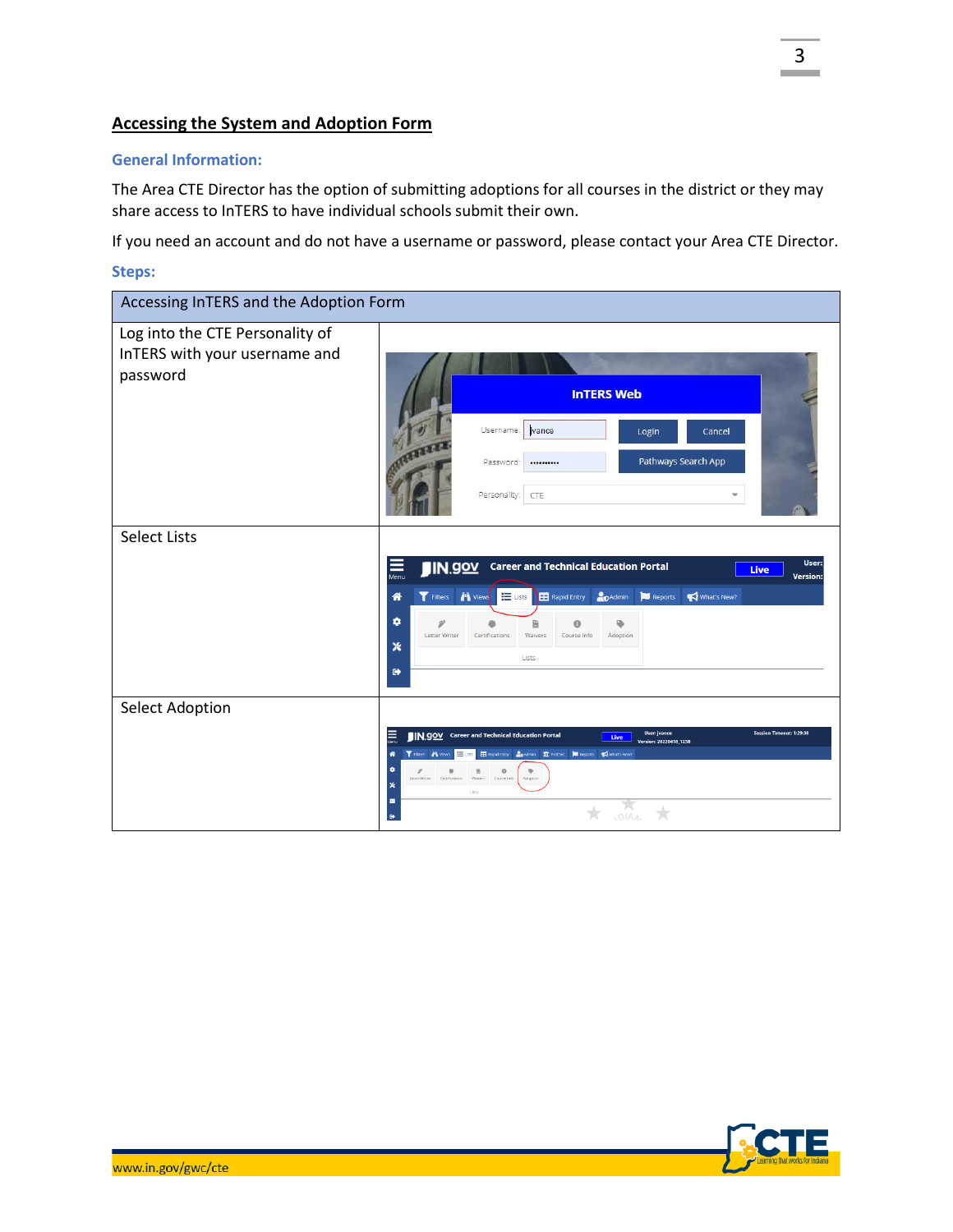# **Adding a New NLPS or Perkins 5 Pathway without Modification**

#### **General Information:**

- If your school is in the process of phasing out a Perkins 5 pathway and only offering the Level II course (i.e. Welding Technology II) we encourage you to simply add that as a course.
- If you are transitioning to NLPS but are only offering the Principles course we encourage you to submit the adoption form for the entire program of study.

#### **Steps:**

| Adding a New NLPS without Modification |                                                                                                                                                                                                                                                                                                       |          |  |  |
|----------------------------------------|-------------------------------------------------------------------------------------------------------------------------------------------------------------------------------------------------------------------------------------------------------------------------------------------------------|----------|--|--|
| Select "Add" in the upper              |                                                                                                                                                                                                                                                                                                       |          |  |  |
| lefthand corner of the screen          | on Timeout: 1:28:53<br>≣<br><b>User: jvance</b><br><b>IN.GOV</b> Career and Technical Education Portal<br>Live<br>Version: 20220418 1238                                                                                                                                                              |          |  |  |
| to open a new adoption form.           | $\bullet$<br>i <sup>4</sup> Vews   □ USts   田 Rapid Entry   2 <sub>0</sub> Admin   宜 Postfec<br><b>T</b> Fitters<br>What's New<br><b>B</b> Report                                                                                                                                                     |          |  |  |
|                                        | $+$ Add<br>۰<br>B<br>$\boldsymbol{\times}$<br>$^{\circ}$<br>Search<br>$\mathbf{Q}$<br>$\Theta$<br>Export<br>Close<br>Search<br>Mary All<br>Drive<br><b>B</b> <sup>c</sup> Eqs.<br>Term<br>to Evret                                                                                                    |          |  |  |
|                                        | ×<br>Selection Filte<br>ο<br>м                                                                                                                                                                                                                                                                        |          |  |  |
|                                        | direction<br>Term<br>Status<br>School Code<br><b>School Name</b><br>Adoption Type<br>Pathway Code<br><b>Pathway Name</b><br>Pathway Type<br>Custom Pathway Approval Length<br>20222023<br>Pending<br>5252<br>Area 31 Career Center<br>Darhusa.<br>MARKETING OVE<br>Marketing<br>NIDS<br>Vat<br>single |          |  |  |
|                                        | 20222023<br>5252<br>NURSING<br>Pre-Nursing / Healthcare Spe.<br>Periding V<br>Pending<br>Area 31 Career Center<br>Pathway<br>Single                                                                                                                                                                   |          |  |  |
|                                        | 20222022<br>5252<br>Pending<br>Area 31 Career Cente<br>Course<br>Single<br>20222023<br>Pending<br>5252<br>Area 31 Career Center<br>Pathway<br>COSMO<br>Cosmetolog.<br>Perkins V<br>No                                                                                                                 |          |  |  |
|                                        | <b>AVANTIQUE</b><br>20222023<br>6400<br>Pathway<br>Pending<br>M S D ROONS TOWNSHIP<br><b>Autorion</b><br><b>Perishe V</b><br>No                                                                                                                                                                       |          |  |  |
|                                        | 20222023<br>Pending<br>5252<br>Area 31 Career Center<br>Course<br>20222023<br>Pending<br>HTOT<br>TOTH NEW CARLISLE PUBLIC<br>Pathway<br>PRECISION AG<br>Apribusiness<br><b>NUPS</b>                                                                                                                   | Perdetua |  |  |
|                                        |                                                                                                                                                                                                                                                                                                       |          |  |  |
| Enter the conducting school            |                                                                                                                                                                                                                                                                                                       |          |  |  |
|                                        |                                                                                                                                                                                                                                                                                                       |          |  |  |
| code by typing the name or             | <b>Adoption Edit</b>                                                                                                                                                                                                                                                                                  |          |  |  |
| selecting from the drop-down           | $+$<br>$\mathbf{x}$<br>$\Box$<br>55<br>$\frac{Case}{8.5nm}$<br>$\frac{5\pi\alpha}{\hbar\text{N}}$<br>Genera                                                                                                                                                                                           |          |  |  |
| list.                                  | Status                                                                                                                                                                                                                                                                                                |          |  |  |
|                                        | Courses & Teacher                                                                                                                                                                                                                                                                                     |          |  |  |
|                                        |                                                                                                                                                                                                                                                                                                       |          |  |  |
| The conducting school is the           | Conducting School<br>- O Three Year Approve<br>O Perpetual<br>20222021                                                                                                                                                                                                                                |          |  |  |
| school that is offering the            | O Program of Study<br>O Course                                                                                                                                                                                                                                                                        |          |  |  |
|                                        | Please welch                                                                                                                                                                                                                                                                                          |          |  |  |
| course on their campus                 | to the Questions<br>tals to find<br>and answer the<br>"Program Quests                                                                                                                                                                                                                                 |          |  |  |
| regardless of whether it is a          | If Customize                                                                                                                                                                                                                                                                                          |          |  |  |
| <b>CTE Districtwide shared</b>         | is selected, you<br>must also select the<br>courses offered in the<br>Courses & Teachers tal                                                                                                                                                                                                          |          |  |  |
|                                        |                                                                                                                                                                                                                                                                                                       |          |  |  |
| program or not.                        |                                                                                                                                                                                                                                                                                                       |          |  |  |
|                                        |                                                                                                                                                                                                                                                                                                       |          |  |  |
| The Term defaults to the               |                                                                                                                                                                                                                                                                                                       |          |  |  |
|                                        |                                                                                                                                                                                                                                                                                                       |          |  |  |
| upcoming school year. In this          |                                                                                                                                                                                                                                                                                                       |          |  |  |
| case, 2022-2023.                       |                                                                                                                                                                                                                                                                                                       |          |  |  |
|                                        |                                                                                                                                                                                                                                                                                                       |          |  |  |
|                                        |                                                                                                                                                                                                                                                                                                       |          |  |  |
|                                        |                                                                                                                                                                                                                                                                                                       |          |  |  |



4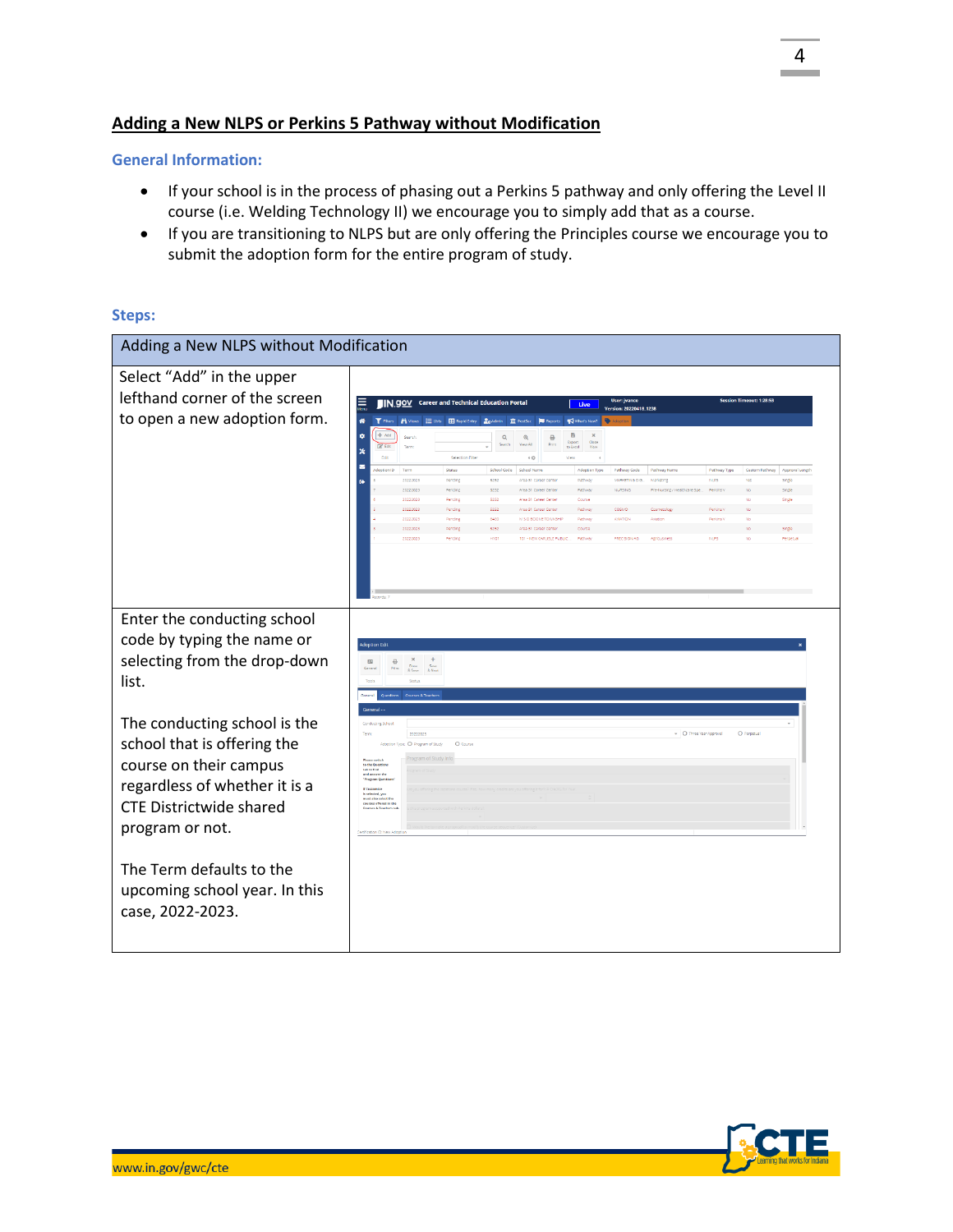| Select Program of Study as the |                                                                                                                                                  |                                                                                                                                                                 |                                          |
|--------------------------------|--------------------------------------------------------------------------------------------------------------------------------------------------|-----------------------------------------------------------------------------------------------------------------------------------------------------------------|------------------------------------------|
| adoption type and select       | <b>Adoption Edit</b>                                                                                                                             |                                                                                                                                                                 |                                          |
| perpetual for the renewal      | 田<br>₽<br>Close<br>Print<br>General<br>& Save<br><b>E. Nowt</b>                                                                                  |                                                                                                                                                                 |                                          |
| period.                        | Tools<br>Status.                                                                                                                                 |                                                                                                                                                                 |                                          |
|                                | Ouestions Courses & Teachers<br>General                                                                                                          |                                                                                                                                                                 |                                          |
|                                | Term<br>20222023<br>Adoption Type O Program of Study                                                                                             | O Course                                                                                                                                                        | v   @ Three Year Approval<br>O Perpetual |
|                                | Program of Study Info.<br><b>Please vallely</b><br>to the Questions<br>tab to find<br>Program of Study:<br>and anower the<br>"From am Questions" |                                                                                                                                                                 | $\overline{\phantom{a}}$                 |
|                                | If Customize<br>is selected, you<br>must also select the<br>courses offered in the<br>Courses & Teachers tab.                                    | Are you offering the capstone course? If so, how many credits are you offering it for?. If Credits for Year<br>is this program supported with Perkins dollars?: |                                          |
|                                |                                                                                                                                                  | Would like to make a proposal to modify the course sequence? (Customize)<br>What is the proposed modification and justification for the change?                 |                                          |

Enter the program of study information beginning with the name by typing in or selecting from the drop-down list.

Both Perkins 5 and NLPS are available in the drop-down list. Individual programs of study are identified by a unique name. This includes each possible combination of courses for programs of study that have multiple options for the Concentrator A, B or Capstone course.

Offering the Capstone course: This Yes or No question is related to whether the school plans to offer the primary/recommended capstone course for the program of study.

Is this a Perkins Managed Course? This is simply to identify whether this is a CTE District level course or is this program of study a school-based offering. Examples of a Perkins managed course would generally include courses offered at a career center or a shared course at a member coop school. If you are not sure, please contact your Area CTE Director.

| After entering the program of<br>study information you may<br>choose to submit responses to<br>the size, scope, and quality<br>questions. | <b>Adoption Edit</b><br>四<br>Close<br>Save<br>General<br><b>Save</b><br>& Next<br>Tools<br>Status<br>Courses & Teachers<br>General I<br><b>Ouestions</b><br>General -                                                                                                                                                                                                                                                                                                                                                                                                                                                                                                                                                                                                                                                                                                                                                   |  |
|-------------------------------------------------------------------------------------------------------------------------------------------|-------------------------------------------------------------------------------------------------------------------------------------------------------------------------------------------------------------------------------------------------------------------------------------------------------------------------------------------------------------------------------------------------------------------------------------------------------------------------------------------------------------------------------------------------------------------------------------------------------------------------------------------------------------------------------------------------------------------------------------------------------------------------------------------------------------------------------------------------------------------------------------------------------------------------|--|
| <b>Questions are NOT due</b><br>August 1 <sup>st</sup> . They may be<br>answered later this fall.                                         | Conduction school:<br>(0021) ADAMS CENTRAL HIGH SCHOOL - ADAMS CENTRAL COMMUNITY SCHOOL<br>O Perpetual<br><b>O</b> Three Year Approval<br>20222023<br>Term:<br>٠<br>Adoption Type: @ Program of Study<br>O course<br>- Program of Study Info<br>Please switch<br>to the Questions<br>tab to find<br>Program of Study:<br>and answer the<br>Accounting and Finance (ACCOUNT) P-9<br><b>Program Questions'</b><br>Are you offering the capstone course? If so, how many credits are you offering it for? # Credits for Year.<br>If Customize<br>is selected, you<br>$- 6$<br>Yes.<br>must also solect the<br>$\sim$<br>courses offered in the<br>Courses & Teachers tab.<br>is this program supported with Perkins dollars?<br>Yes.<br>Would like to make a procosal to modify the course sequence? (Customize)<br>What is the proposed modification and justification for the change?.<br>Cortification ID: New Adoption |  |

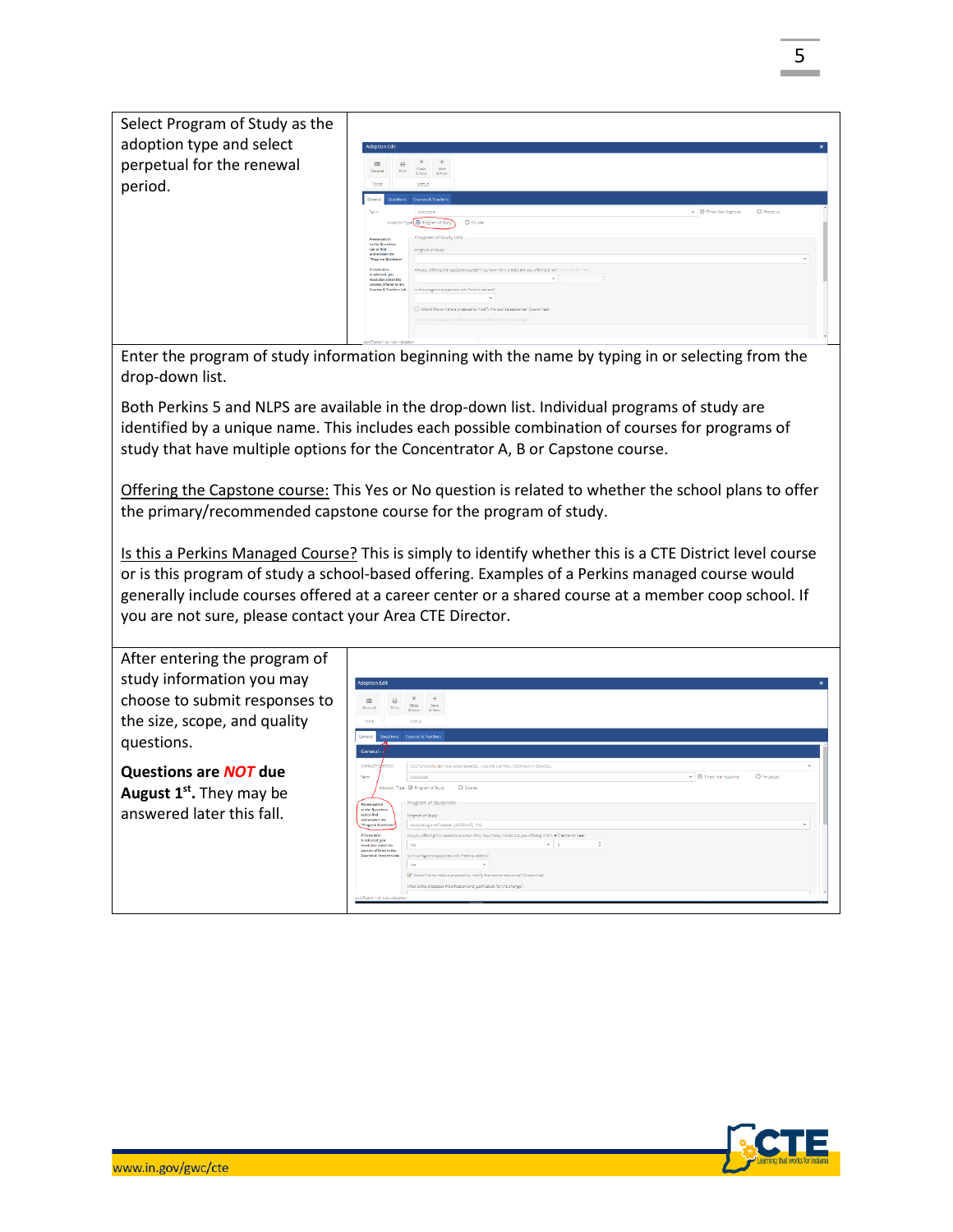*The questions may be answered later this fall. Schools are encouraged to have instructors contribute to the responses. InTERS allows the user to copy and paste text from other documents like Word docs.*

Provide the rationale for each of the questions under the questions tab (not required if adopting a single course ).

 $\frac{120}{3}$   $\frac{12}{10}$   $\frac{12}{10}$   $\frac{12}{10}$   $\frac{12}{10}$   $\frac{12}{10}$   $\frac{12}{10}$   $\frac{12}{10}$   $\frac{12}{10}$   $\frac{12}{10}$   $\frac{12}{10}$   $\frac{12}{10}$   $\frac{12}{10}$   $\frac{12}{10}$   $\frac{12}{10}$   $\frac{12}{10}$   $\frac{12}{10}$   $\frac{12}{10}$   $\frac{1$ 

Go to the Courses /Teachers tab to confirm, select and/or add teachers for the course s.

On the tab, a list of the school ' s teachers will be provided. A teacher or teachers should be assigned to each course listed.

Vacant positions may be added later.

Under the Courses/Teachers tab you will select the + to add teachers to a course once you have left clicked and selected the course on the lefthand side. If the teachers are already listed, you must verify that they are correct and add any additional/new teachers

Note: There is no need to remove teachers from this list. Simply make sure the correct teacher is listed.





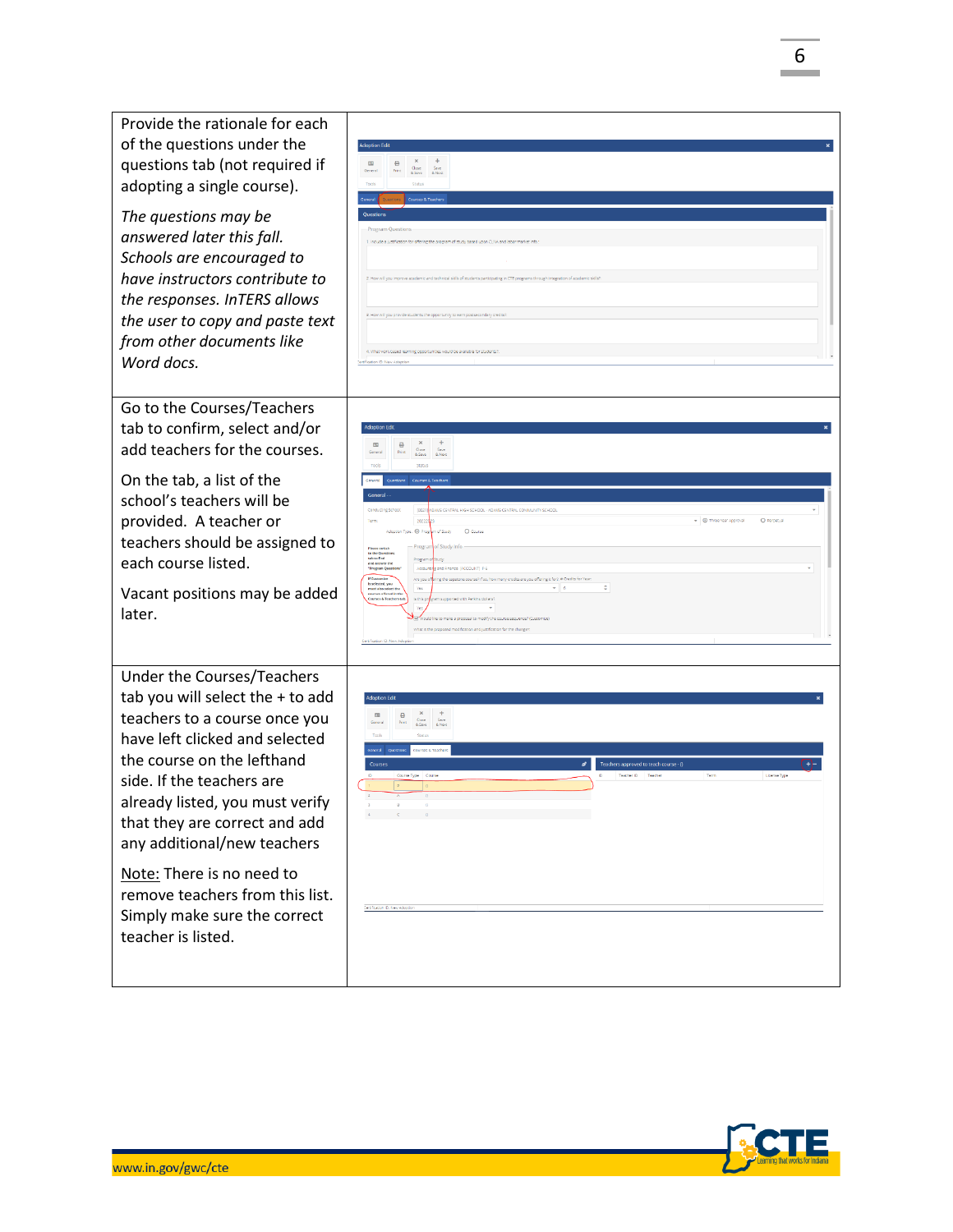| A select teacher for course box<br>will appear after selecting +<br>and you must fill out the<br>necessary information. | Select teacher for course: (7252) Accounting Capstone<br>New Teacher?: 0<br>Teacher<br>$_{\rm w}$<br>cense Type<br>Term<br>20222023<br>DOB:<br>SPN (License Number)<br>m<br>Instruction Type: O Licensed<br>O Using 50% rule with required hours of experience<br>Cancel<br>Ok                                                                                                                                                  |
|-------------------------------------------------------------------------------------------------------------------------|---------------------------------------------------------------------------------------------------------------------------------------------------------------------------------------------------------------------------------------------------------------------------------------------------------------------------------------------------------------------------------------------------------------------------------|
| Select Close/Save to complete<br>the form or Save/Next to<br>complete this form and start a<br>new form.                | <b>Adoption Edit</b><br>÷<br>$\times$<br>园<br>₿<br>Close<br>& Save<br>Save<br>& Next<br>General<br>Tools<br>Status<br>Courses & Teachers<br>General Question<br>$+ -$<br>Teachers approved to teach course - (7252) Accounting Capstone<br><b>Courses</b><br>Course Type Course T<br>$\mathbf{D}$<br>Teacher ID Teacher<br>Term<br>License Type<br>$\mathbf{r}$<br>(7252) Accounting Capstone<br>Certification ID: New Adoption |



7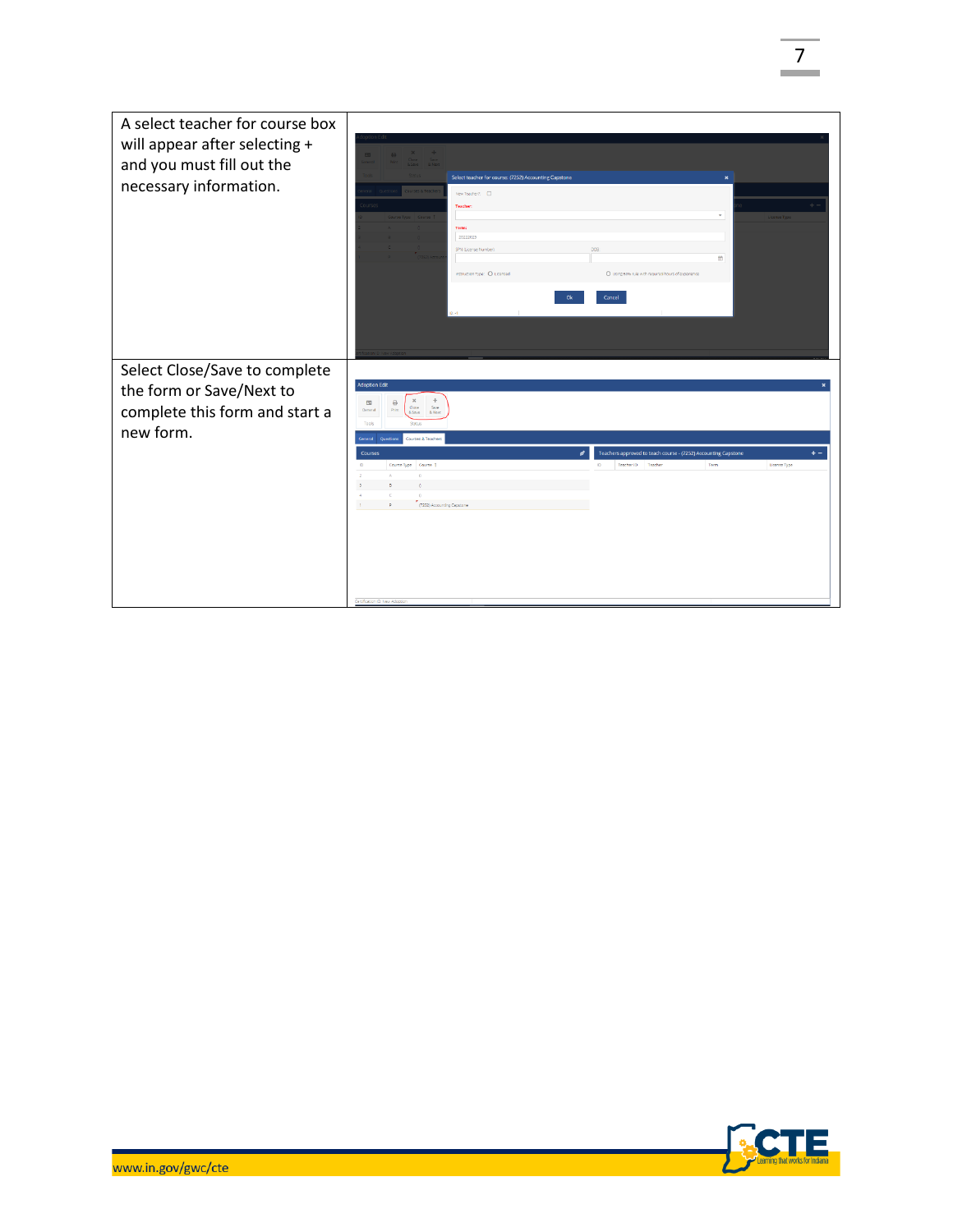# **Adding a new NLPS or Perkins 5 Pathway with a Proposed Modification**

#### **General Information:**

Schools have the option of proposing a modification to the program of study. If approved, the modification will be approved for a three-year cycle. The primary criteria for approval will be that the student's ability to complete a credential is not impacted.

## Common Modifications:

- **Using the Technical Skills Development course** along with a Concentrator A or Concentrator B course for the entire class (A Career Center does not need to submit this as a modification if only students that have completed the Principles course at their home school will be enrolled in the Technical Skills Development course)
- **Substituting a secondary Capstone course for a program of study**. Examples of secondary Capstone courses include WBL Capstone course or the Entrepreneurship and New Ventures Capstone. In addition to including a description in the modification fields, schools should substitute the secondary Capstone course for the primary Capstone course on the Courses/Teachers tab by double clicking on the primary Capstone course.
- **Changing the course sequence of a program of study.** For example, moving a portion of the Capstone course to Concentrator B or flipping the order of the Concentrator A and Concentrator B course. In addition to including a description in the modification fields, schools should flip the courses on the Courses/Teachers tab.
	- o *Proposing a modification to flip the sequence of the Concentrator A and Concentrator B course is only necessary if the Concentrator A course is a required prerequisite for the Concentrator B course.*

| Flipping Concentrator A and B | Flipping a part of Capstone with Conc. B |
|-------------------------------|------------------------------------------|
| Principles                    | Principles                               |
| Concentrator B                | Concentrator A                           |
| Concentrator A                | Capstone (2 Credits)                     |
| Capstone                      | Concentrator B                           |
|                               | Capstone (4 Credits)                     |

- **Adding/substituting courses to a program of study.** For example, using Advance CTE College Credit and Special Topic courses to allow your students the opportunity to complete a higher credential than the TC or CG. If adding courses, schools only need to include the description in the modification field. If substituting, changes should be completed on the Courses/Teachers tab.
- **Offering programs of study through an even and odd year approach** rather than a 1<sup>st</sup> and 2<sup>nd</sup> year approach. Schools must create a customized program of study to represent the odd year program of study. Schools can edit the name and the code of the program of study in the modification fields. Schools create a customized program of study by detailing the courses on the Courses/Teachers tab.

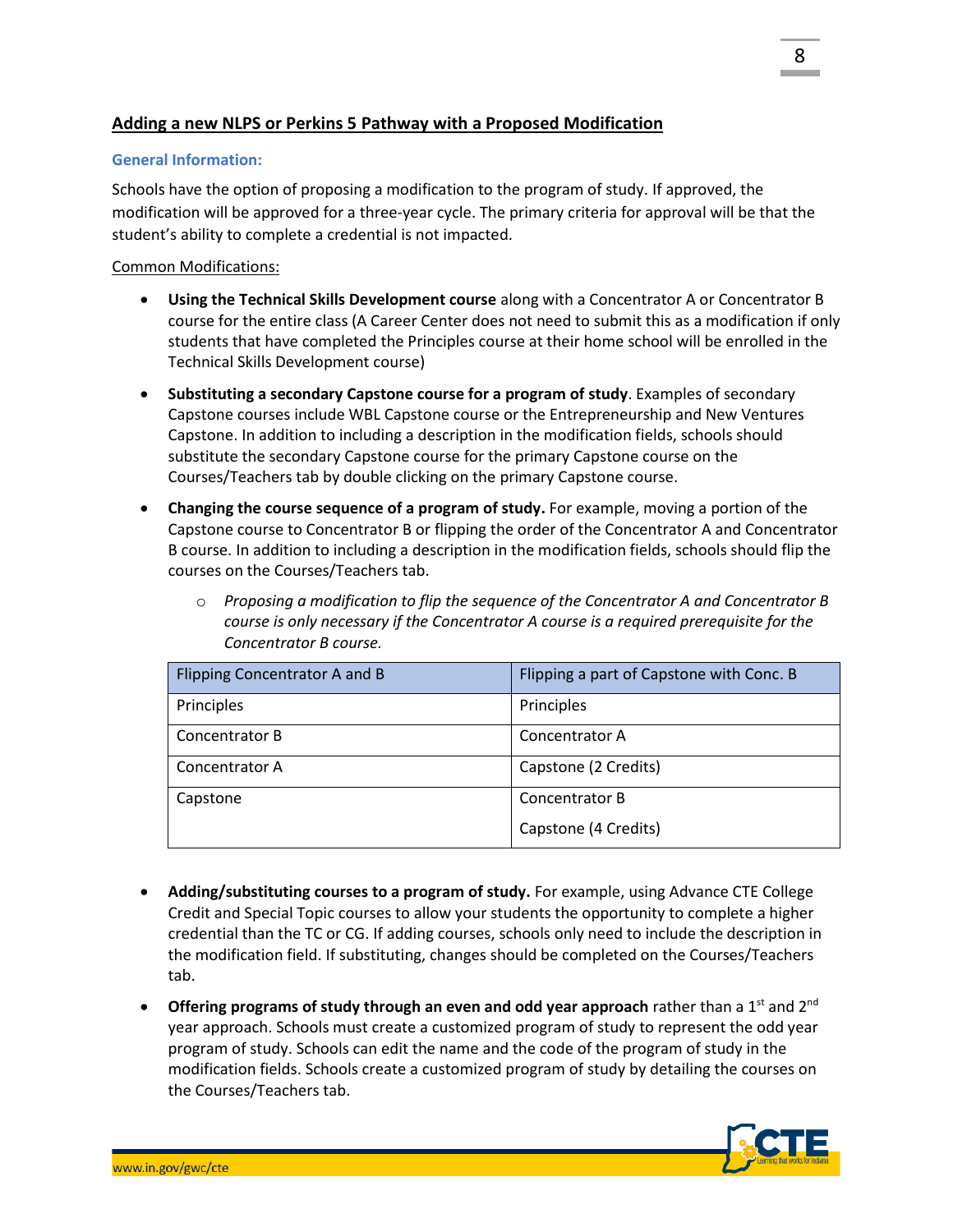## **Steps:**

| Select "Add" in the upper<br>lefthand corner of the screen<br>IN.90V Career and Technical Education Portal<br>User: jvance<br>Live<br>Version: 20220418 1238<br>to open a new adoption form.<br>T Fitters<br>M Views E USts E Rapid Entry 204dmin<br>B<br>۰<br>$\hbox{\tt Q}$<br>$^\circledR$<br>₿<br>Search<br>×<br>Selection Filter<br>$4 - 12$<br>VIAW<br>Pathway Code<br>Cli nation <sup>10</sup><br>Term<br>Status<br>School Code<br>School Name<br>Adoption Type<br><b>Pathway Name</b><br>Pathway Type<br>Custom Pathway   Approval Lengt<br>20222023<br>5252<br>MARKETING DIG.<br><b>NLPS</b><br>Pending<br>Area 31 Career Center<br>Pathway<br>Yes<br>Marketing<br>single<br>20222023<br>5252<br><b>NURSING</b><br>Pending<br>Area 31 Career Center<br>Pathway<br>Pre-Nursing / Healthcare Spe.<br>Periding V<br>Single<br>20222023<br>Pending<br>5252<br>Area 31 Career Center<br>Course<br>Single<br>20222029<br>Pending<br>5252<br>Area 91 Career Center<br>Pathway<br>COSMO<br>Perkins V<br>Cosmetology<br>6400<br>M S D ROOM TOWNSHIP<br><b>MATION</b><br>20222023<br>Pending<br>Pathway<br><b>Porking</b> V<br>20222023<br>5252<br>Pending<br>Area 31 Career Center<br>Course<br>20222023<br>101 - NEW CARLISLE PUBLIC<br>PRECISION AG<br>Pending<br>Pathway<br>Apribusiness<br>NLP5<br>Enter the conducting school<br>code by typing the name or<br><b>Adoption Edit</b><br>selecting from the drop-down<br>$\pmb{\times}$<br>$\ddot{}$<br>₿<br>$\Box$<br>Save<br>& New<br>$\frac{Case}{8.5 one}$<br>list.<br>Status<br>Courtes & Teacher<br>General |  |
|----------------------------------------------------------------------------------------------------------------------------------------------------------------------------------------------------------------------------------------------------------------------------------------------------------------------------------------------------------------------------------------------------------------------------------------------------------------------------------------------------------------------------------------------------------------------------------------------------------------------------------------------------------------------------------------------------------------------------------------------------------------------------------------------------------------------------------------------------------------------------------------------------------------------------------------------------------------------------------------------------------------------------------------------------------------------------------------------------------------------------------------------------------------------------------------------------------------------------------------------------------------------------------------------------------------------------------------------------------------------------------------------------------------------------------------------------------------------------------------------------------------------------------------------------------------------|--|
|                                                                                                                                                                                                                                                                                                                                                                                                                                                                                                                                                                                                                                                                                                                                                                                                                                                                                                                                                                                                                                                                                                                                                                                                                                                                                                                                                                                                                                                                                                                                                                      |  |
|                                                                                                                                                                                                                                                                                                                                                                                                                                                                                                                                                                                                                                                                                                                                                                                                                                                                                                                                                                                                                                                                                                                                                                                                                                                                                                                                                                                                                                                                                                                                                                      |  |
|                                                                                                                                                                                                                                                                                                                                                                                                                                                                                                                                                                                                                                                                                                                                                                                                                                                                                                                                                                                                                                                                                                                                                                                                                                                                                                                                                                                                                                                                                                                                                                      |  |
| The conducting school is the<br>Conducting School<br>- O Three Year Approval<br>O Perpetual<br>20222023<br>school that is offering the<br>Adoption Type: O Program of Study<br>O Course<br>Please switch<br>to the Questions<br>tab to find<br>course on their campus<br>and answer the<br><b>Program Questi</b><br>regardless of whether or not it<br>If Customize<br>n concernation<br>must also select the<br>courses offered in the<br>Courses & Teachers ta<br>is a CTE Districtwide shared<br>program or not.<br>Certification ID: New Ad                                                                                                                                                                                                                                                                                                                                                                                                                                                                                                                                                                                                                                                                                                                                                                                                                                                                                                                                                                                                                      |  |
| The Term defaults to the<br>upcoming school year. In this<br>case 22-23.                                                                                                                                                                                                                                                                                                                                                                                                                                                                                                                                                                                                                                                                                                                                                                                                                                                                                                                                                                                                                                                                                                                                                                                                                                                                                                                                                                                                                                                                                             |  |
| Select Program of Study as the<br>adoption type and select<br>three-year renewal.<br>₿<br>Save<br>E Nost<br>General Questions Courses & Teachers<br>v O Three Year Approval<br>O Perpetual<br>20222023<br>Term<br>Program of Study Info<br>Please mitch<br>to the Questions<br>tab to find<br>Program of Study:<br>and answer the<br>"Program Questions"<br>If Custannize<br>is subected, you<br>must also select the<br>Are you offering the capstone course? If so, how many credits are you offering it for?, in Credits for You<br>$\sim$<br>courses offered in the<br>is this program supported with Perkins dollars?<br>Courses & Teachers tab.<br>Would like to make a proposal to modify the course sequence? (Customize)<br>what is the proposed modification and justification for the change                                                                                                                                                                                                                                                                                                                                                                                                                                                                                                                                                                                                                                                                                                                                                              |  |

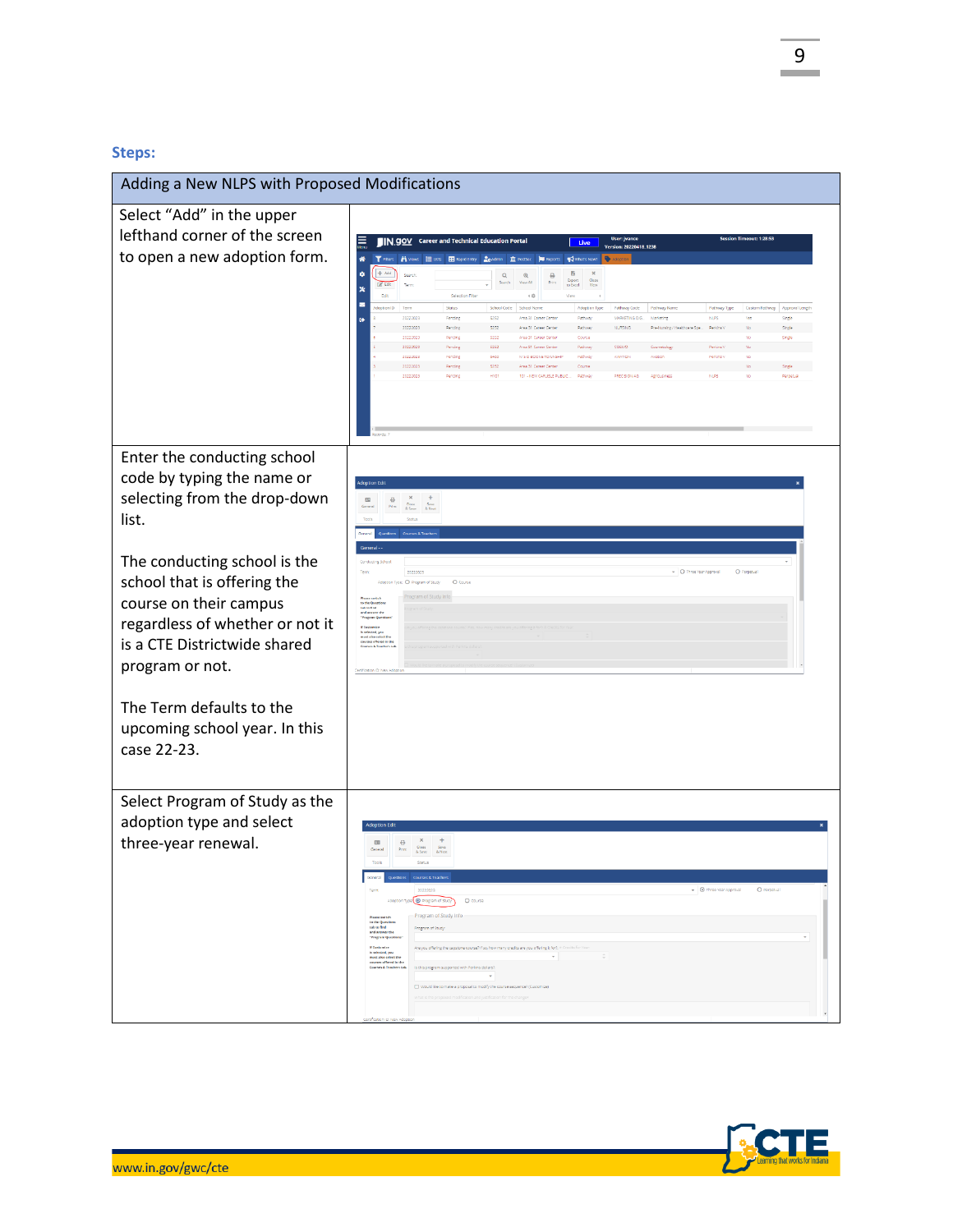Enter the program of study information beginning with the name by typing in or selecting from the drop-down list.

Both Perkins 5 and NLPS are available in the drop-down list. Individual programs of study are identified by a unique name. This includes each possible combination of courses for programs of study that have multiple options for the Concentrator A, B or Capstone course.

Offering the Capstone course: This Yes or No question is related to whether the school plans to offer the primary/recommended capstone course for the program of study.

Is this a Perkins Managed Course? This is simply to identify whether this is a CTE District level course or is this program of study a school-based offering. Examples of a Perkins managed course would generally include courses offered at a career center or a shared course at a member coop school. If a you are not sure, please contact your Area CTE Director.

| Select the modification box to<br>propose a modification to the<br>program of study.<br>Once the box is selected<br>InTERS will automatically open<br>the modification fields to be<br>completed. | dontion Edit<br>$\pmb{\times}$<br>$\Box$<br>ED<br>Close<br>& Save<br>& Next<br><b>Statu</b><br>Courses & Teacher<br>[w] louid like to make a proposal to modify the course sequence? (Customize<br>What is the proposed modification and justification for the change?<br>Clumer<br>08 Business, Management, & Admir                                                                                                                                                                                                                                                                                                                                                                                                                                                                                                                                                                  |
|---------------------------------------------------------------------------------------------------------------------------------------------------------------------------------------------------|---------------------------------------------------------------------------------------------------------------------------------------------------------------------------------------------------------------------------------------------------------------------------------------------------------------------------------------------------------------------------------------------------------------------------------------------------------------------------------------------------------------------------------------------------------------------------------------------------------------------------------------------------------------------------------------------------------------------------------------------------------------------------------------------------------------------------------------------------------------------------------------|
| Please provide as much detail<br>as possible in the proposal box<br>to assist the OCTE staff with<br>reviewing the proposal.                                                                      | Program of Study Name<br>Business Administratio<br>Program of Study Code<br><b>ACCOUNT</b><br>How will this modification impact the student's ability to earn a credential<br>Sertification ID: New Adoptio                                                                                                                                                                                                                                                                                                                                                                                                                                                                                                                                                                                                                                                                           |
| After entering the program of<br>study information, you may<br>choose to submit responses to<br>the size, scope, and quality<br>questions.                                                        | <b>Adoption Edit</b><br>$\times$<br>$\qquad \qquad \Box$<br>国<br>$\cos$<br>Gerera<br>Print<br>& Save<br>8. Next<br>Tools<br>Status<br>General<br>Courses & Teache<br>General                                                                                                                                                                                                                                                                                                                                                                                                                                                                                                                                                                                                                                                                                                          |
| Questions are <b>NOT</b> due<br>August 1 <sup>st</sup> . They may be<br>answered later this fall.                                                                                                 | Conduct<br>(0021) ADAMS CENTRAL HIGH SCHOOL - ADAMS CENTRAL COMMUNITY SCHOOL<br>- O Three Year Approval<br>O Perpetual<br>Term<br>20222029<br>Adoption Type: @ Program of Study<br>O course<br>Program of Study Info<br>Please switch<br>to the Question<br>tab to find<br>Program of Study:<br>and answer th<br><b>Program Questio</b><br>Accounting and Finance [ACCOUNT] P-9<br>If Customize<br>Are you offering the capstone course? If so, how many credits are you offering it for? # Credits for Year.<br>is selected, you<br>÷<br>$-16$<br>most also solars the<br>Yes.<br>courses offered in the<br><b>Courses &amp; Teachers tab.</b><br>is this program supported with Perkins dollars?<br>Yos<br>Would like to make a proposal to modify the course sequence? (Customize<br>What is the proposed modification and justification for the change<br>write-steel IT Also Adm |

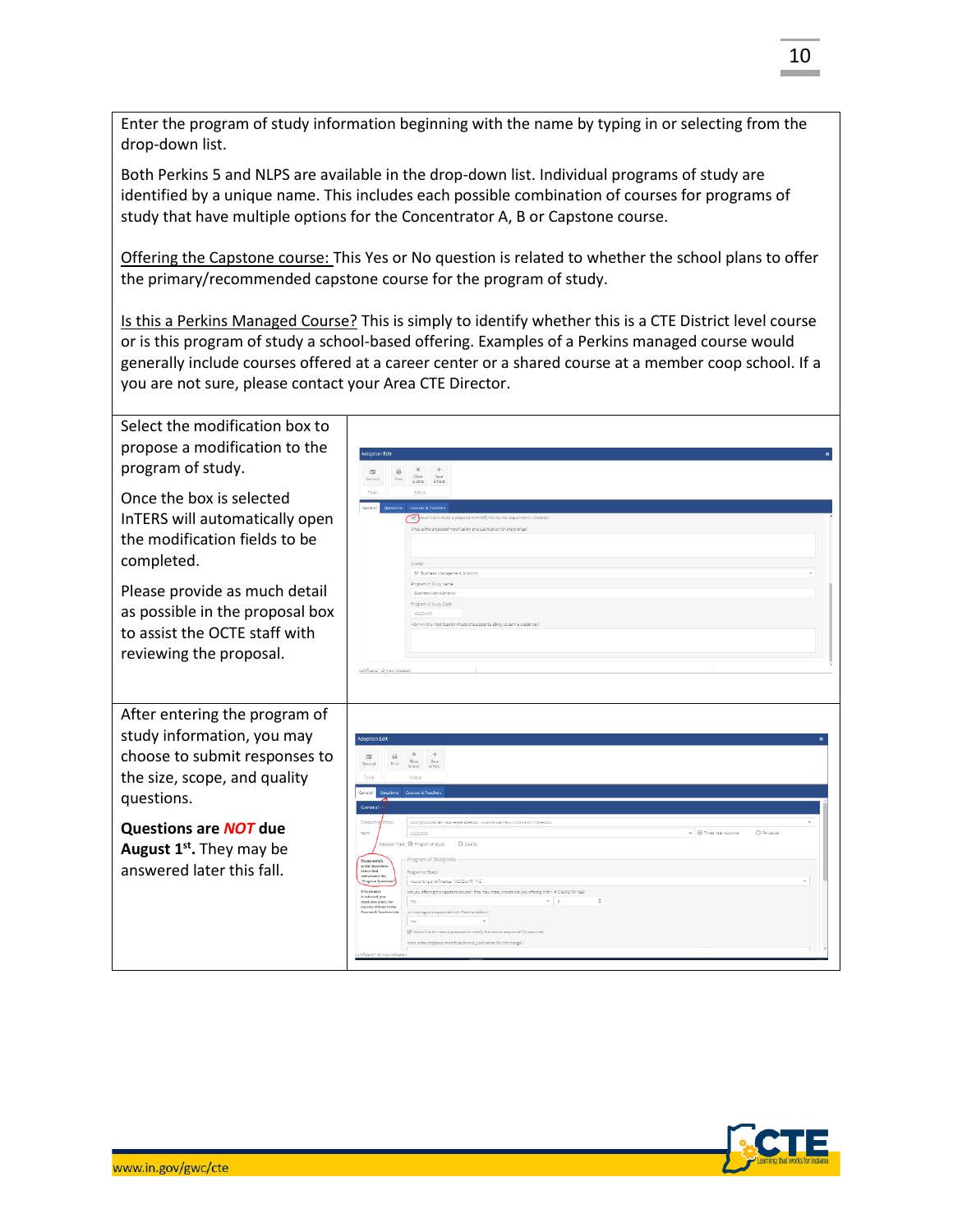Provide the rationale for each of the questions under the questions tab (not required if  $\begin{array}{ccccc}\n\bigoplus & X & + \\
\text{Price} & \text{Close} & \text{Spec} \\
\end{array}$ adopting a single course). *The questions may be answered later this fall. Schools are encouraged to have instructors contribute to the responses. InTERS allows the user to copy and paste text from other documents like Word docs.* Go to the Courses/Teachers tab to confirm, select and/or add teachers for the courses. On the tab, a list of the schools teachers will be provided. A teacher or teachers should be O Pemetus assigned to each course listed. Vacant positions may be added later. Under the Courses/Teachers tab you will select the + to add teachers to a course once you A X +<br>Print Close Save have left clicked and selected the course on the lefthand side. If the teachers are already listed, you must verify that they are correct and add any additional/new teachers . Note: There is no need to remove teachers from this list. Simply make sure the correct teacher is listed.

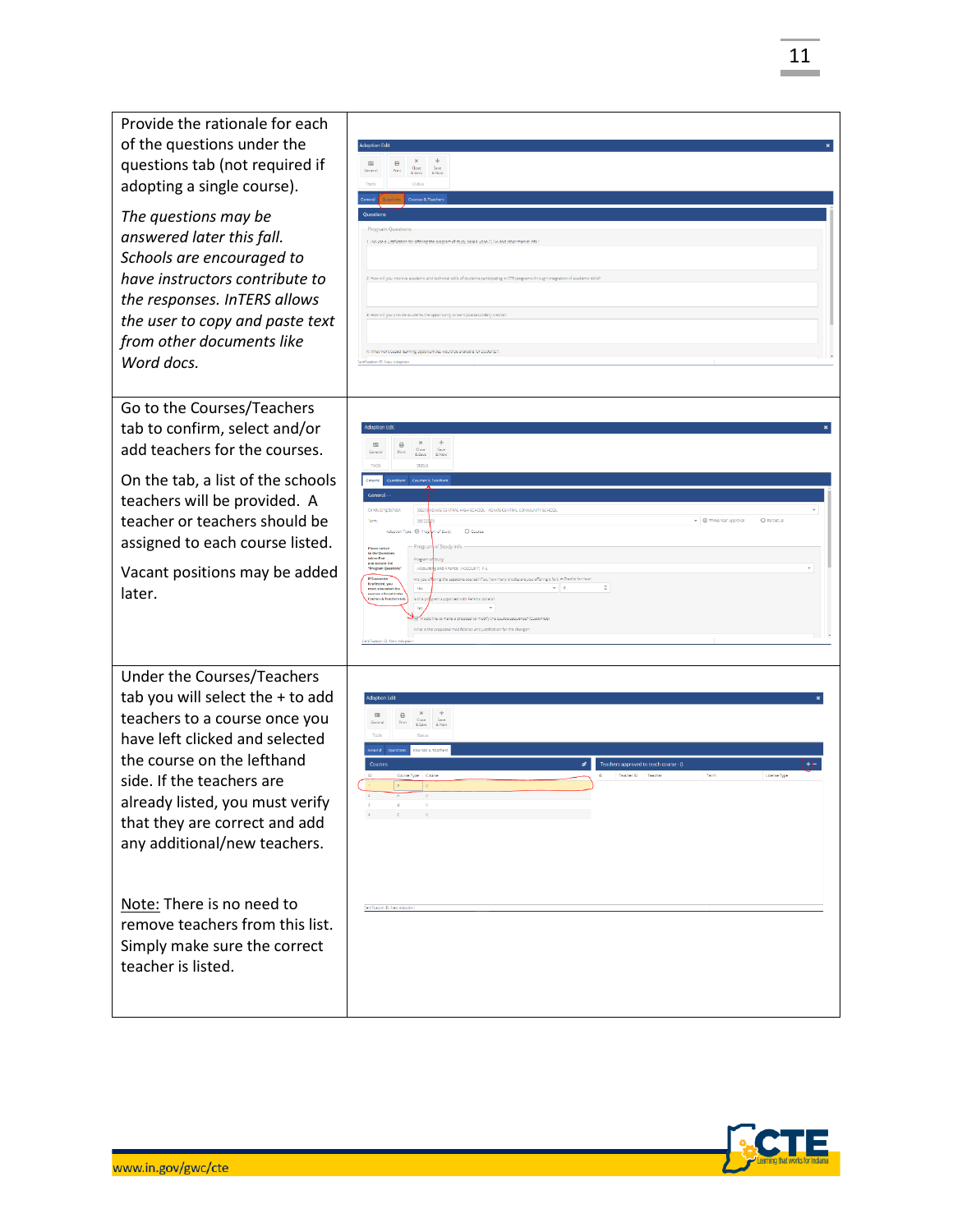| A select teacher for course box<br>will appear after selecting +<br>and you must fill out the<br>necessary information. | tet A Teache                                                                                                                                                                                                                       | Select teacher for course: (7252) Accounting Capstone<br>New Teacher?: 0<br><b>Teacher:</b><br>Torm<br>20222023 |                                                                                                        |                             |
|-------------------------------------------------------------------------------------------------------------------------|------------------------------------------------------------------------------------------------------------------------------------------------------------------------------------------------------------------------------------|-----------------------------------------------------------------------------------------------------------------|--------------------------------------------------------------------------------------------------------|-----------------------------|
|                                                                                                                         |                                                                                                                                                                                                                                    | SPN (License Number)<br>Instruction Type: O Licensed                                                            | DOB:<br>O Using 50% rule with required hours of experience<br>Cancel                                   | m                           |
| Select Close/Save to complete<br>the form or Save/Next to<br>complete this form and start a<br>new form.                | doption Edi<br>$rac{26}{65000}$<br>$\frac{+}{\sqrt{2}}$<br>$\qquad \qquad \qquad \qquad \qquad \qquad \qquad \qquad \qquad \qquad$<br>$\infty$<br>ourses & Teacher<br>Courses<br>Course Type Course 1<br>(7282) Accounting Capitol |                                                                                                                 | ø<br>Teachers approved to teach course - (7252) Accounting Capstone<br>Teacher (O)<br>Teachers<br>Term | . .<br><b>Lingwood Tune</b> |

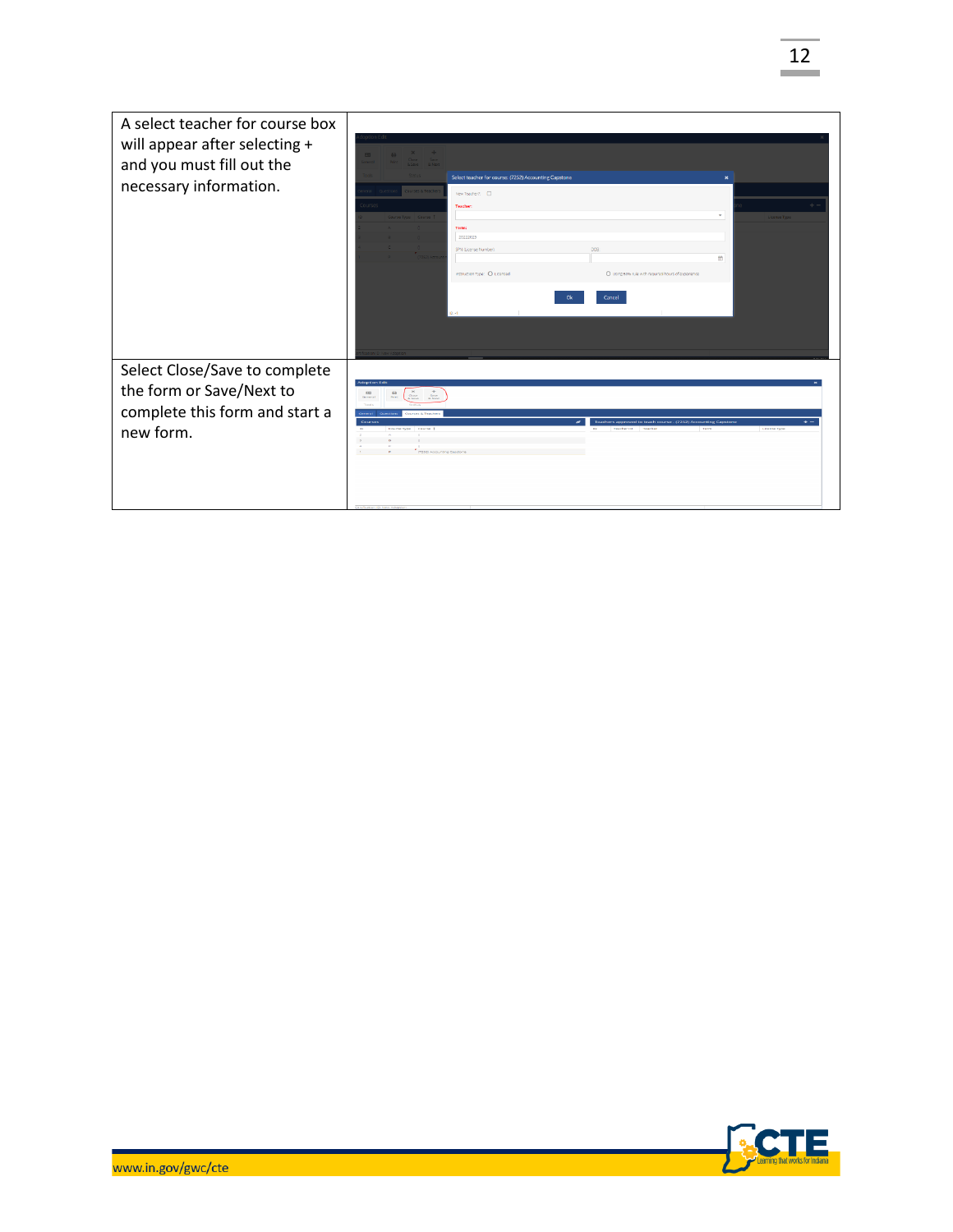# **Adopting Individual CTE Courses**

#### **General Information:**

- Schools should also adopt individual courses that they are offering that fall outside of a Perkins 5 or NLPS.
- If your school is in the process of phasing out a Perkins 5 pathway and only offering the Level II course (i.e. Welding Technology II) we encourage you to simply add that as a course.

#### **Steps:**

| Adding an Individual Course                                                                                                                                                 |                                                                                                                                                                                                                                                                                                                                                                                                                                                                                                                                                                                                                                                                                                                                                                                                                                                                                                                                                                                                                                                                                                                                                                                                                                                                                              |
|-----------------------------------------------------------------------------------------------------------------------------------------------------------------------------|----------------------------------------------------------------------------------------------------------------------------------------------------------------------------------------------------------------------------------------------------------------------------------------------------------------------------------------------------------------------------------------------------------------------------------------------------------------------------------------------------------------------------------------------------------------------------------------------------------------------------------------------------------------------------------------------------------------------------------------------------------------------------------------------------------------------------------------------------------------------------------------------------------------------------------------------------------------------------------------------------------------------------------------------------------------------------------------------------------------------------------------------------------------------------------------------------------------------------------------------------------------------------------------------|
| Select "Add" in the upper<br>lefthand corner of the screen<br>to open a new adoption form.                                                                                  | <b>IN.90V</b> Career and Technical Education Portal<br>User: jvanc<br>Live<br>Version: 20220418_1238<br>A vews E uss<br><b>EB</b> Rapid Entry<br><b>Section</b><br>m Postfer<br><b>Inches</b><br>What's New<br>۰<br>B<br>$\mathsf{Q}_i$<br>$^{\circ}$<br>₿<br>Close<br>View<br>Export<br>to Excel<br>View All<br>Term<br>×<br>Selection Filter<br>$4 - 12$<br>View<br>ь<br>Term<br>Status<br>School Code School Name<br>Adoption Type<br>Pathway Code<br><b>Pathway Name</b><br>Pathway Type<br>Custom Pathway   Approval Length<br>Cli rattagb<br>MARKETING DIG.<br><b>NLPS</b><br>20222023<br>5252<br>Marketing<br>Pending<br>Area 31 Career Center<br>Pathway<br>Yas<br>Single<br>20222023<br>Pending<br>5252<br>Area 31 Career Center<br>Pathway<br>NURSING<br>Pre-Nursing / Healthcare Spe Perkins V<br>Single<br>20222023<br>5252<br>Pending<br>Area 31 Career Center<br>Course<br>Single<br>5252<br>20222023<br>Pending<br>Area 91 Career Center<br>Pathway<br>COSMO<br>Cosmetology<br>Perkins V<br>6400<br>20222023<br>M S D BOONS TOWNSHIP<br>Perians \<br>Pending<br>Pathway<br>20222023<br>Pending<br>5252<br>Area 31 Career Center<br>Course<br>20222023<br>HTOT<br>101 - NEW CARLISLE PUBLIC.<br>Pathway<br>PRECISION AG<br>Apribusiness<br><b>NLPS</b><br>Perpetual<br>Pending |
| Enter the conducting school                                                                                                                                                 |                                                                                                                                                                                                                                                                                                                                                                                                                                                                                                                                                                                                                                                                                                                                                                                                                                                                                                                                                                                                                                                                                                                                                                                                                                                                                              |
| code by typing the name or<br>selecting from the drop-down<br>list.                                                                                                         | <b>Idoption Edi</b><br>$\Box$<br>国<br>Cone Save<br>A Save & Next                                                                                                                                                                                                                                                                                                                                                                                                                                                                                                                                                                                                                                                                                                                                                                                                                                                                                                                                                                                                                                                                                                                                                                                                                             |
| The conducting school is the<br>school that is offering the<br>course on their campus<br>regardless of whether it is a<br><b>CTE Districtwide shared</b><br>program or not. | Conducting School<br>- O Three Year Agencyal<br>O Perpetual<br>20222023<br>Adoption Type: O Program of Study<br>O Course<br>-<br>In the Questice<br>In the first<br>Trace D<br>elected, you<br>at about the series                                                                                                                                                                                                                                                                                                                                                                                                                                                                                                                                                                                                                                                                                                                                                                                                                                                                                                                                                                                                                                                                           |
| The Term defaults to the<br>upcoming school year. In this<br>case 22-23.                                                                                                    |                                                                                                                                                                                                                                                                                                                                                                                                                                                                                                                                                                                                                                                                                                                                                                                                                                                                                                                                                                                                                                                                                                                                                                                                                                                                                              |
| Select Course as the adoption<br>type and select perpetual for<br>the renewal period.                                                                                       | <b>Adoption Edit</b><br>×<br>$\times$<br>÷<br>₿<br>用<br>Save<br>& Next<br>Genera<br>& Save<br>Tools<br>Status<br><b>Courses &amp; Teachers</b><br>General-<br>[0093] ANTHIS CAREER CENTER - FORT WAYNE COMMUNITY SCHOOLS<br>Conducting School:<br>20222023<br>- O Three Year Approval<br><b>O</b> Perpetual<br>Term<br>Adoption Type: O Program of Stud<br><b>⊙</b> Course                                                                                                                                                                                                                                                                                                                                                                                                                                                                                                                                                                                                                                                                                                                                                                                                                                                                                                                   |

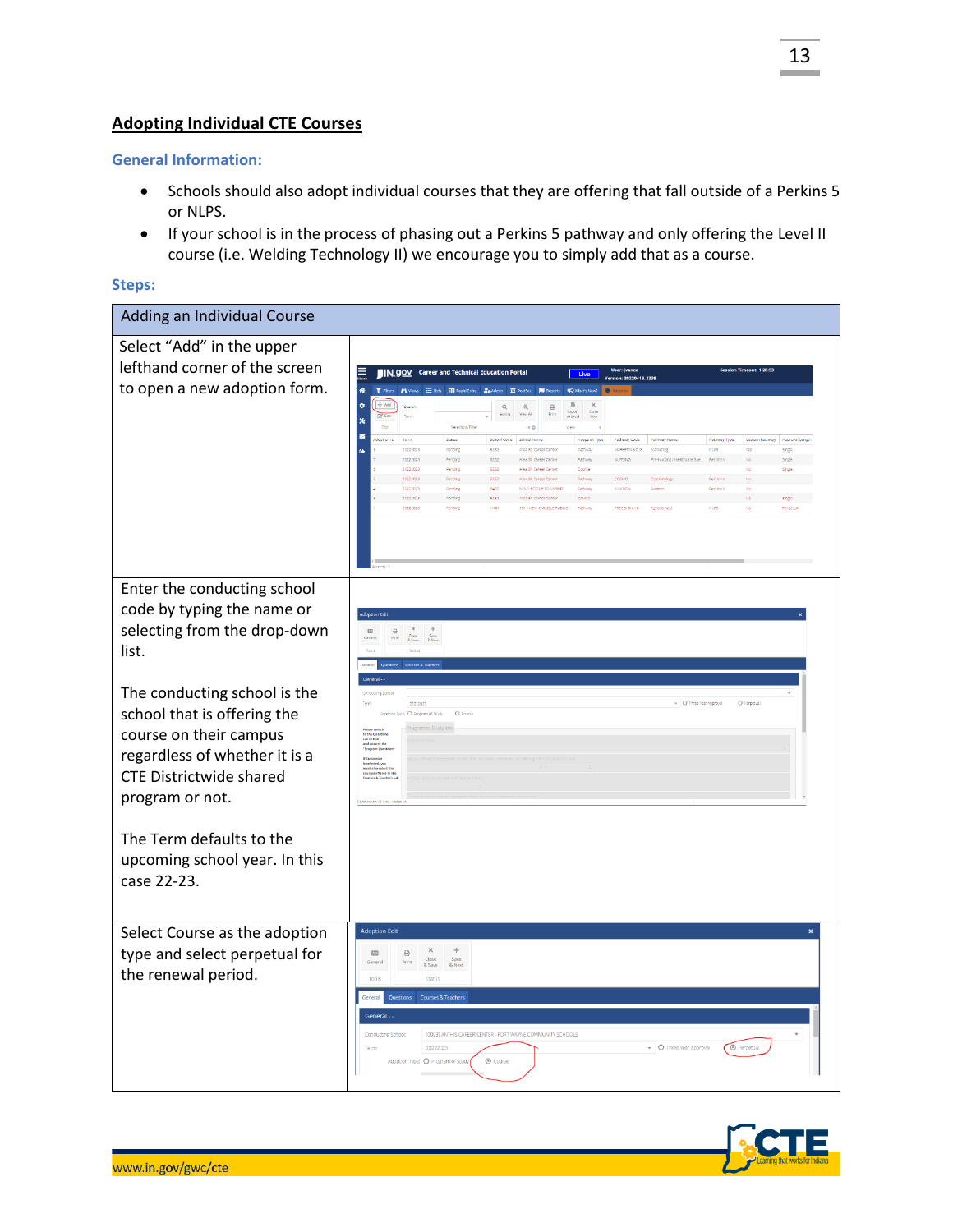

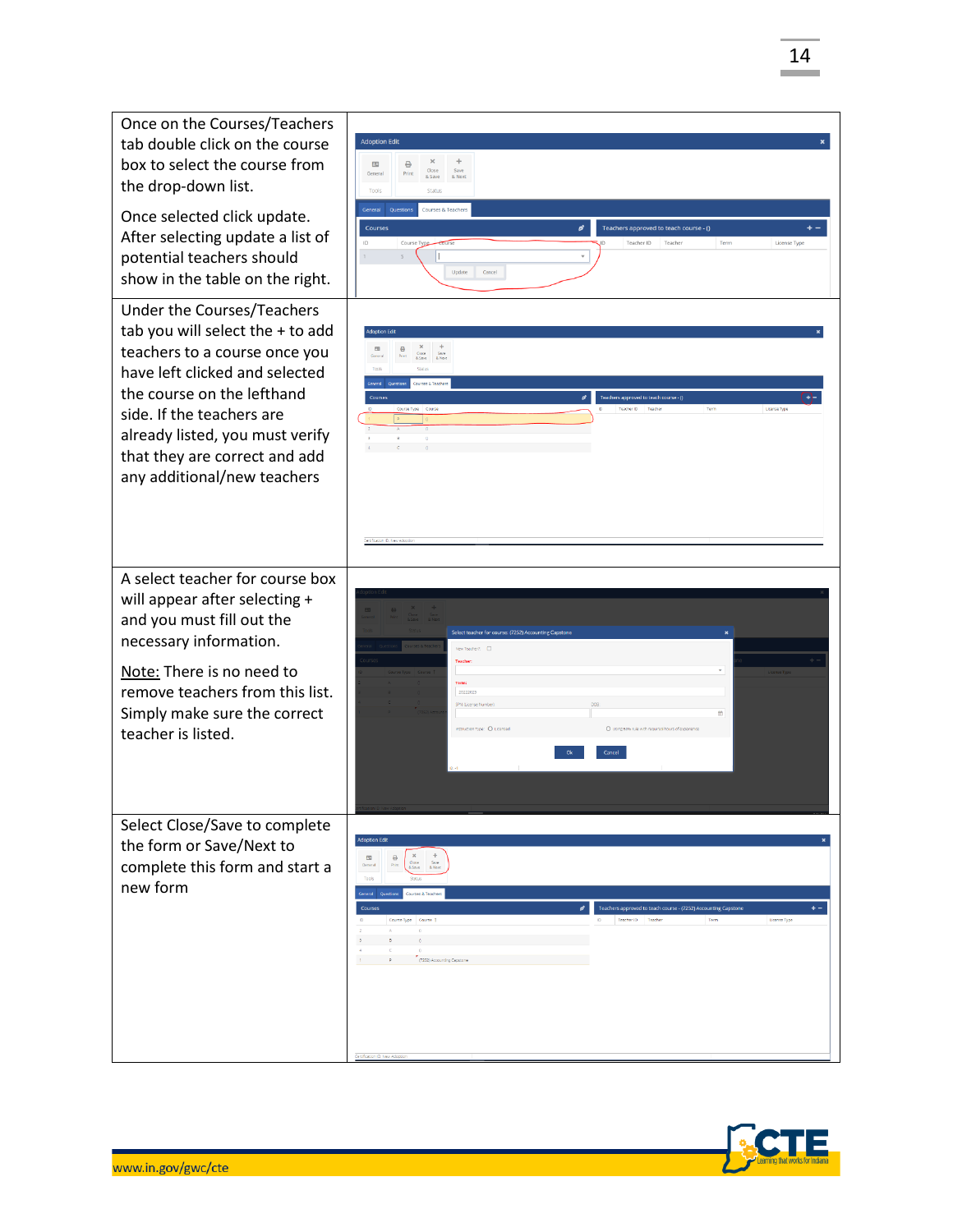# **Appendix A:**

## **Program of Study Size, Scope, and Quality:**

Indiana does not want to place arbitrary limits or requirements on schools and or career centers in terms of the number of programs offered or the number of students enrolled. Therefore, an eligible recipient will only be required to offer at least one program of study. However, schools and career centers should provide a sufficient number of programs of study to ensure that a significant percentage of students have the opportunity to participate in CTE programs of study that meet the needs of the local labor market.

## **Secondary Size, Scope, and Quality:**

To be of sufficient size, scope and quality, a CTE program of study in Indiana must include or be making progress toward including the following components:

- The program of study must be able to meet the minimum facility and equipment requirements for a minimum of 10 students. Moderate and High Value programs of study will take steps to expand the number of students enrolled, equipment, and/or facilities if the waitlist exceeds 50% of the current capacity.
- Programs of study, including joint programs of CTE and locally developed pathways that have been registered with the state, must adhere to state-approved courses and course sequences. Each program of study must address the standards and competencies associated with each state-approved course through relevant, real-world and applied instructional strategies.
- Secondary programs of study should be structured to encourage persistence in students to go beyond CTE Concentrator status and to pursue valued postsecondary credentials, like certificates, degrees and industry certifications that are integrated into the program of study.
- Students and their families are provided career advisement and academic guidance to help students identify career interests and to best prepare for college and career opportunities. Students should have a personalized multi-year graduation plan that is connected to postsecondary education.
- Programs of study are accessible to all students, specifically students who are members of special populations, by being free from unnecessary barriers to enrollment or participation. Historically underrepresented students are actively recruited and have the opportunity to succeed through necessary accommodations and supportive services.
- The program of study includes the development of employability and leadership skills through a wide range of embedded and stand-alone work-based learning opportunities and participation in career and technical student organizations.